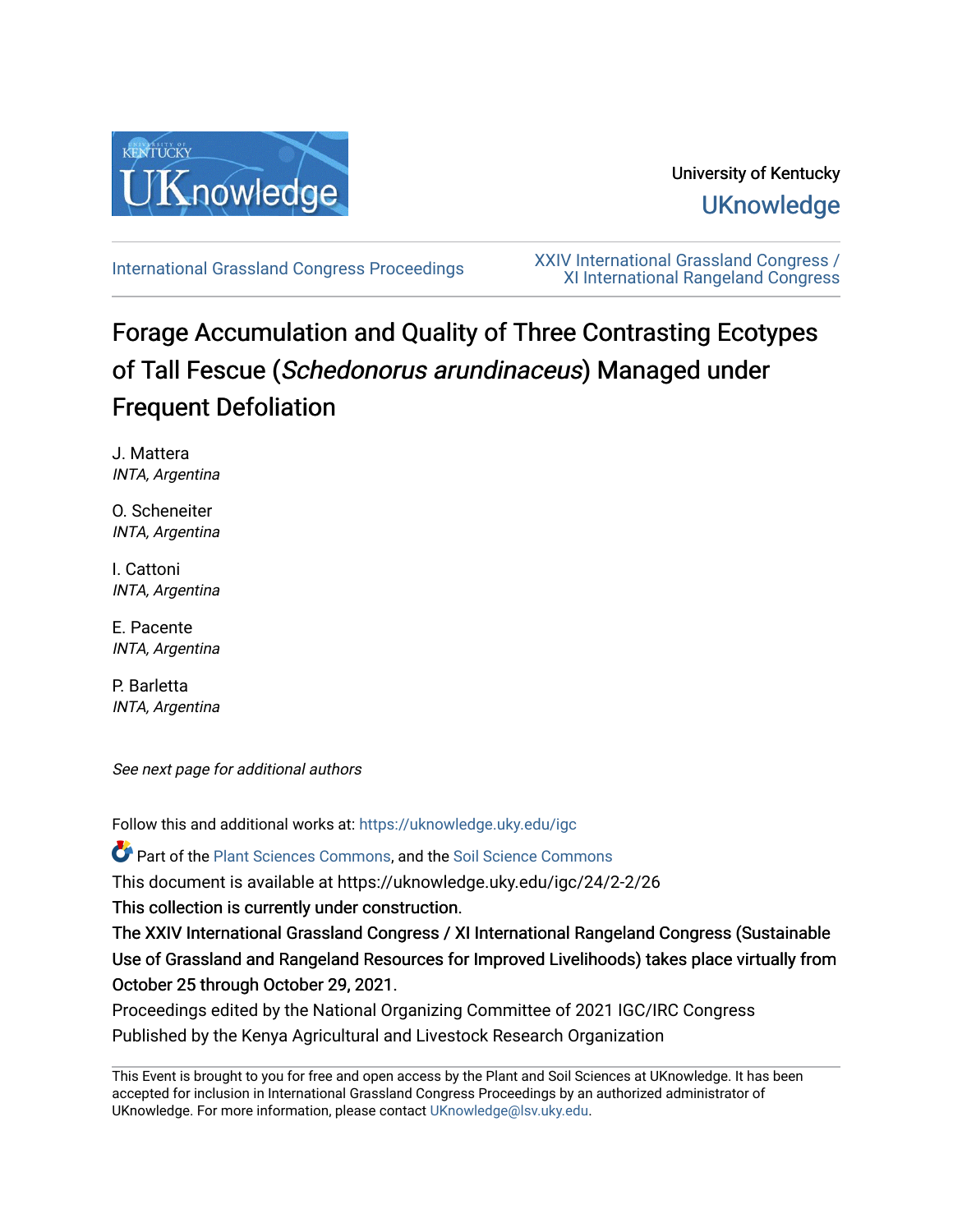### Presenter Information

J. Mattera, O. Scheneiter, I. Cattoni, E. Pacente, P. Barletta, and O. Bertín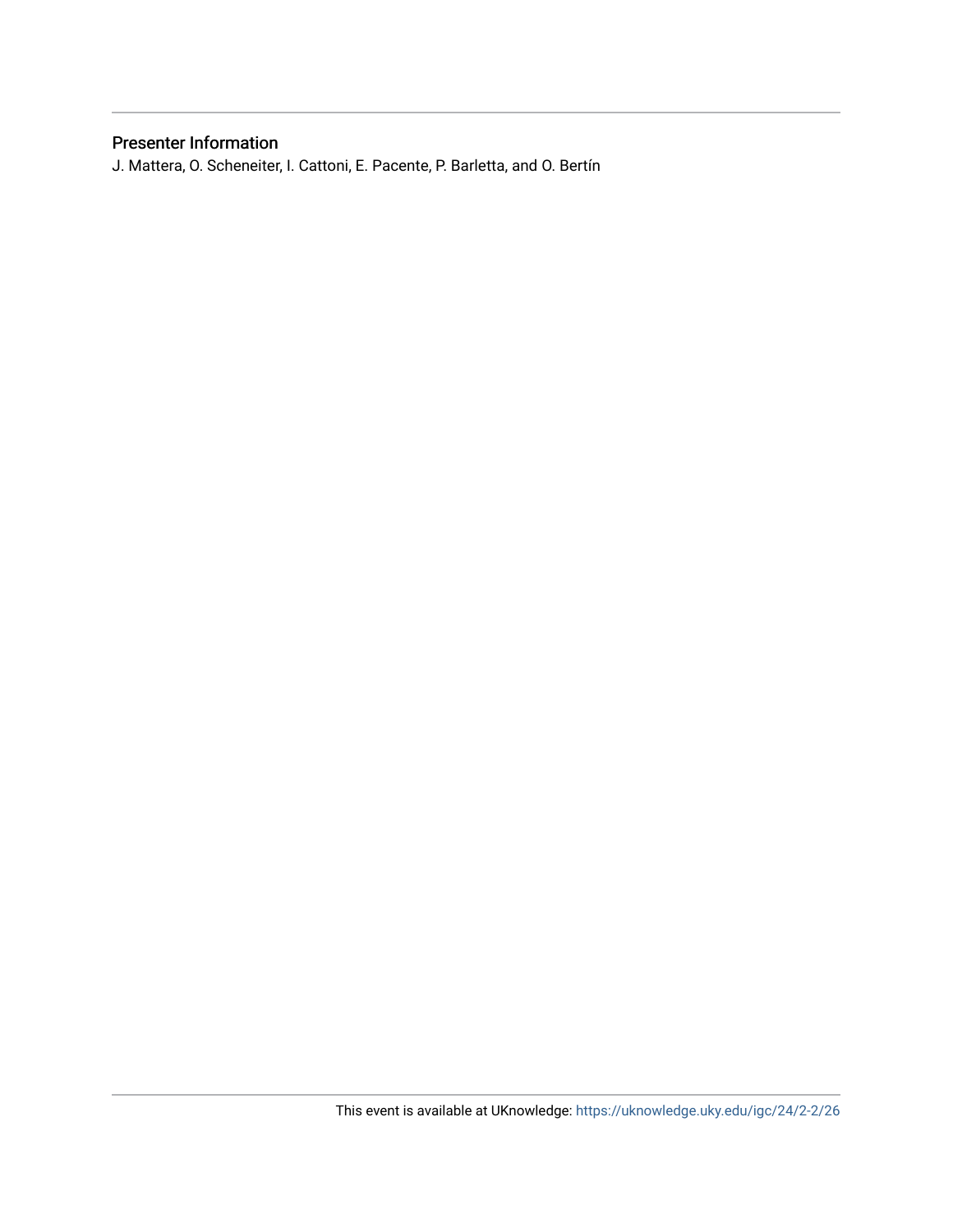## Forage accumulation and quality of three contrasting ecotypes of tall fescue (*Schedonorus arundinaceus*) managed under frequent defoliation

Mattera\*., J.; Scheneiter†, O.; Cattoni†, I.; Pacente†, E.; Barletta†, P.; Bertín†, O. \*† INTA, EEA Pergamino

**Key words**: Defoliation; temperate grasses; nutritive value

#### **Abstract**

In the past, tall fescue ecotypes were compared under intermediate management defoliation frequency, but now has station, Argentina (-33 ° 56 'S, -60 ° 33' W) in autumn 2016, on a typical Argiudoll soil. The treatments were cultivars representing three ecotypes of tall fescue: (i) - Mediterranean (cv. Flecha), (ii) - Intermediate (cv. Royal Q 100) and (iii) - Continental (cv. Lujan INTA). Each plot consisted of 7 rows 6.0 m long, 0.2 m apart (8.4m<sup>2</sup> plot size) arranged in a randomized complete block design with 4 replicates. The first cut was done at the end of September when pastures reached > 90 % of soil cover. The following six cuts were done when thermal time was  $550^{\circ} \pm 50^{\circ}$ C degree days (base temperature=4 $^{\circ}$ C). The forage accumulation was determined by cutting with a mowing machine the central 5  $m<sup>2</sup>$  of each plot, at a height of 0.05 m. A sample (0.250 g) was taken to analyze in vitro dry matter digestibility (IVDIG), crude protein (CP), neutral detergent fiber (NDF) and NDF digestibility (NDFDIG). Mixed model was applied to consider ecotype and time effects. Ecotype\*time interaction was significant for all variables ( $p<0.0001$ ) except for forage accumulation. The values ranged between 491 and 2,625 kg DM ha-1 for forage accumulation, while IVDIG ranged between 57.2 and 68.7%, CP between 11.5 and 19.1%, NDF between 45.5 and 62.8% and NDFDIG between 26 and 65.3%. The Mediterranean ecotype produced less forage but in many cuts with higher CP. In many cuts, IVDIG was higher in the Continental ecotype associated with less leaf diseases.

#### **Introduction**

Tall fescue is the most used temperate perennial grass in the Argentina Humid Pampa due to its wide ecological adaptation (Scheneiter et al. 2016) with moderate to high forage accumulation depending on the environment. Tall fescue differs from other temperate grasses (orchard grass and perennial ryegrass) due to its greater adaptation to warm environments (Reed et al., 1996) and tolerance to summer drought (Anderson et al., 1982). Tall fescue has four ecotypes: i) Mediterranean, ii) Intermediate, iii) Continental and iv) Rhizomatous which vary in seasonal growth rates and persistency strategies. In this way, the Continental ecotype has higher growth in spring and summer and lower in winter than the Mediterranean ecotype (Mazzanti y Arosteguy, 1985). In addition, there are variations in the morphology, with reduced plant size and tiller number for the Mediterranean ecotype (Assuero et al. 2000). At Pergamino, in the North of Buenos Aires Province (Humid Pampa), tall fescue ecotypes have shown differences in forage accumulation and quality (Bertín et al., 1990). The differences in the forage quality among ecotypes were detected in winter and summer, without differences in spring. However, in the last years, new tall fescue cultivars have been released so it is necessary to update this information with present recommended practices. The current defoliation criterion prioritizes the production of green leaves, avoiding the accumulation of dead material through the use of leaf lifespan (Lemaire et al. 2009). The objective of this work was to evaluate the accumulation and quality of the forage of three ecotypes of tall fescue in the first production year, under frequent defoliation.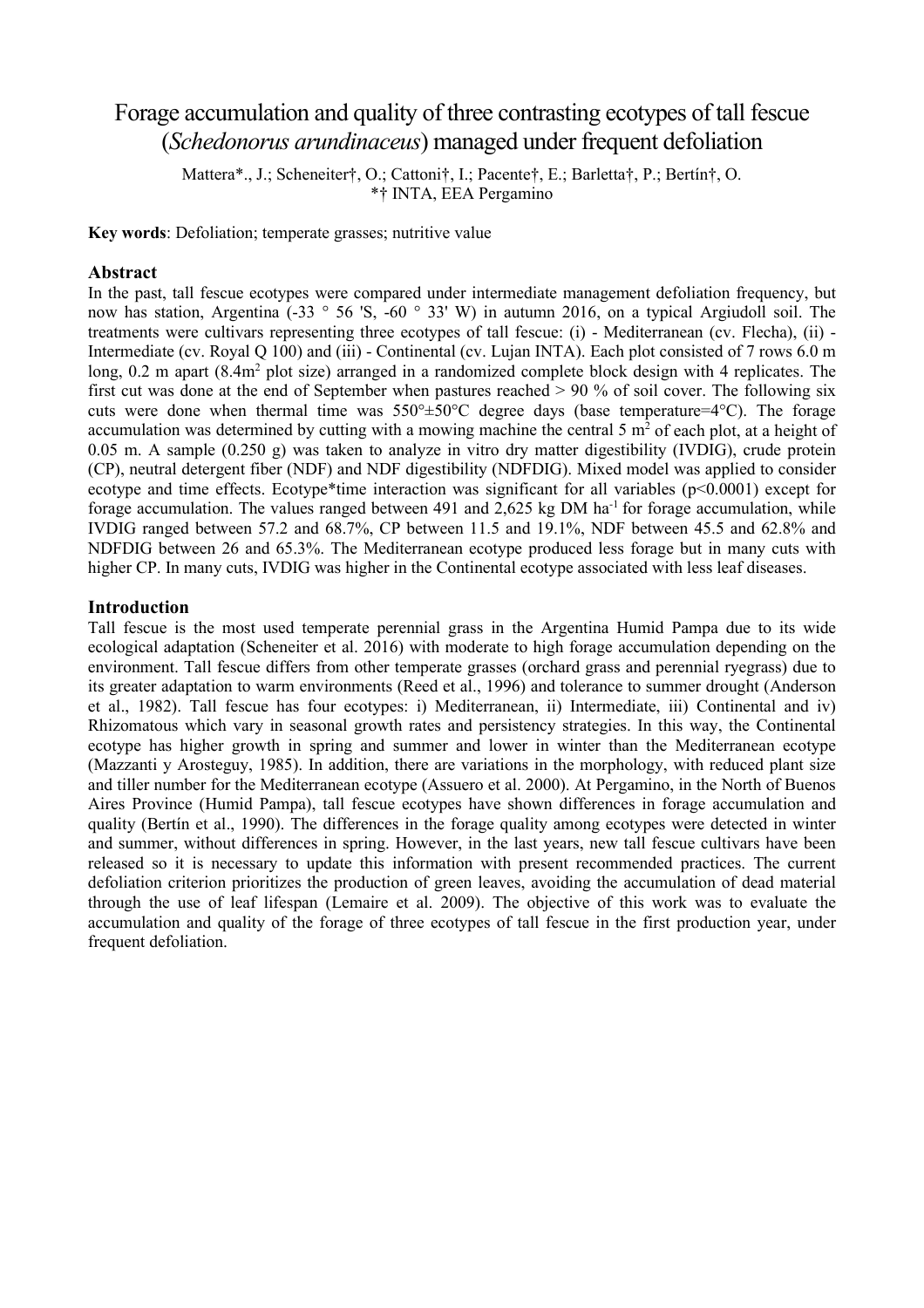#### **Methods and Study Site**

The experiment was carried out for one year (from May 2016 to May 2017) in the Northwest of Buenos Aires province, at INTA Pergamino Research Experimental Station (-33° 57', -60° 33'), Argentina. The climate at Pergamino is temperate humid with an annual average temperature of 16.6° C, being the average temperature of the coldest month (July) 9.8° C, and the average of the warmest (January) 23.3° C. Average rainfall is 986 mm (period 1967-2017). During the experimental period, precipitation was above the longterm average (1147 mm in 2016; 1130 mm in 2017). The experiment was established on a Typic Argiudoll soil and agriculture capacity (pH=5.2; organic matter=3.1 % and extractable phosphorus = 12.7 mg kg<sup>-1</sup>). The treatments were cultivars of three ecotypes of tall fescue: (i) - Mediterranean (cv. Flecha), (ii) - Intermediate (cv. Royal Q 100) and (iii) - Continental (cv. Lujan INTA). Each plot consisted of 7 rows 6.0 m long, 0.2 m apart (8.4m<sup>2</sup> plot size) arranged in a randomized complete block design with 4 replicates. The first cut was at the end of September when treatments reached  $> 90\%$  of soil cover (thermal time accumulated  $= 1.024$ degree days). The following six cuts were done when thermal time was  $550^{\circ} \pm 50^{\circ}$ C degree days (base temperature = 4°C) according to tall fescue leaf lifespan (Lemaire et al., 2009) to avoid natural senescence. The forage accumulation was determined by cutting with a mowing machine the central 5  $m<sup>2</sup>$  of each plot, at a height of 0.05 m. All fresh material was weighed and an aliquot of 250 g per plot was taken to estimate dry matter content. The sample was dried to constant weight in a forced drying oven at 60° C. The dried sample was used to analyse the quality of the forage through *in vitro* dry matter digestibility (IVDIG), crude protein (CP), neutral detergent fiber (NDF) and NDF digestibility (NDFDIG). The dynamics of forage accumulation and quality variables were analysed with a mixed model with randomised complete block design and repeated measures considering ecotype and time effects. DGC test was used to detect differences between treatments (p < 0.05). All statistical analyses were performed by using InfoStat 2017 software for Windows (Di Rienzo et al. 2018).

#### **Results**

Forage accumulation ranged between 491 and 2,625 kg DM ha<sup>-1</sup> (Figure 1). There was no ecotype by time interaction. The Mediterranean ecotype produced less forage during all the growing season ( $p<0.0001$ ). In contrast, the Continental and Intermediate ecotypes had similar forage accumulation overall the season except in the fifth cut (31/01/16) where the Continental ecotype produced more forage than the Intermediate ecotype. Time effects were also significant with the peak of growth in spring, especially in November, where tall fescue plants began the reproductive phase (data not shown). The forage accumulation decreased as the summer progressed for all ecotypes.



Figure 1. Forage accumulation of three contrasting ecotypes of tall fescue: Mediterranean (cv. Flecha), Continental (cv. Luján INTA), and Intermediate (cv. Royal Q100) during the first production year. Values are means  $\pm$  SE of four replicates. Lowercase letters represent comparison among dates and ecotypes. All comparisons were performed by DGC test ( $p \le 0.05$ ).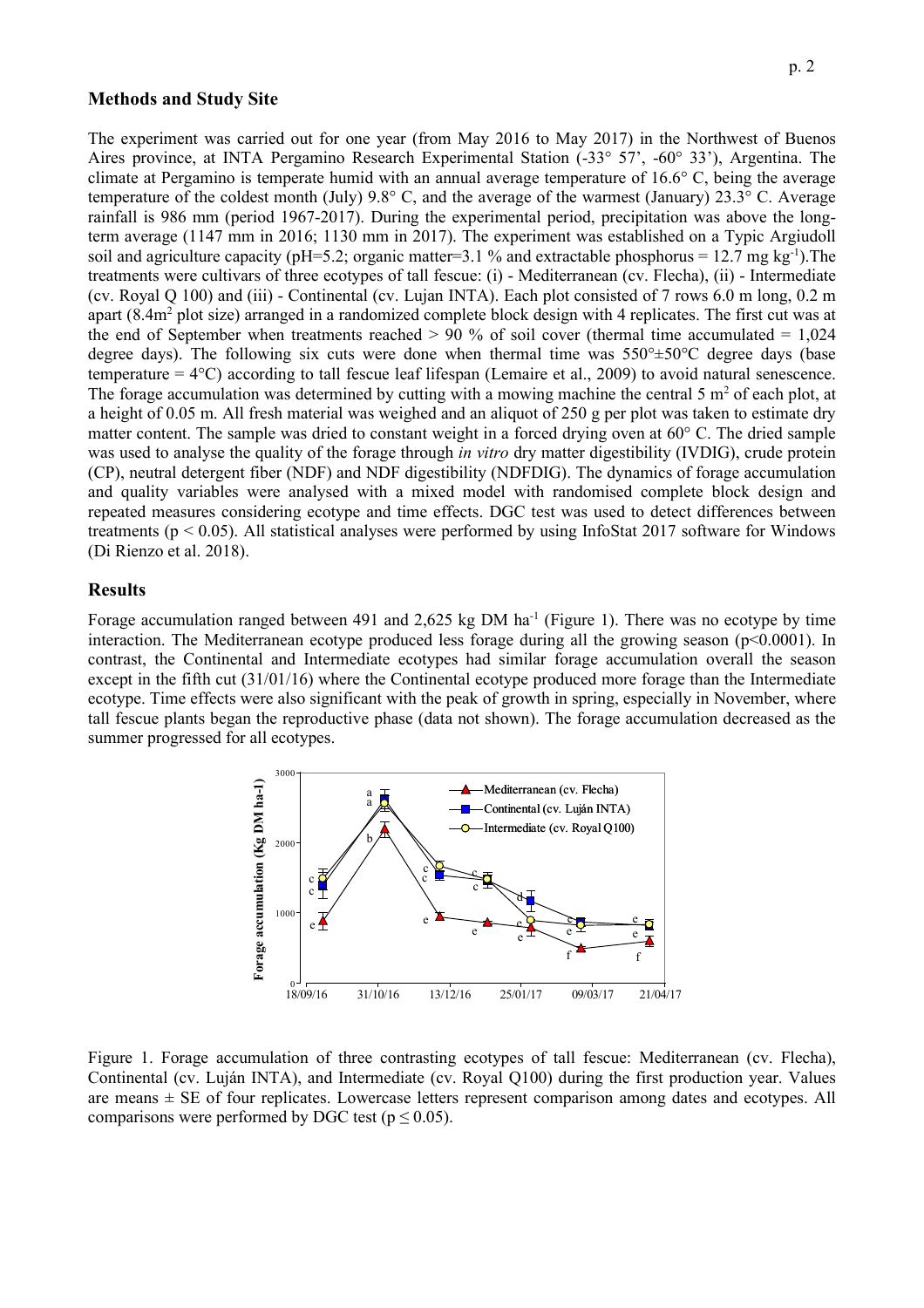There was interaction ecotype by time for quality variables (p<0.0001). *In vitro* dry matter digestibility ranged between 57.2 and 68.7% (Figure 2A) and there was no a defined pattern, however in many cuts the Continental ecotype has the highest IVDIG, especially as the summer progressed. The NDF content ranged between 45.5 and 62.8% (Figure 2B) whereas NDFDIG ranged between 26.0 and 65.3% (Figure 2C). NDF increased after the first cut, with higher NDF in the last two cuts, and the differences between ecotypes were occasional and of low magnitude. The digestibility of the NDF (NDFDIG) was lowest in the first cut. After, the NDFDIG increased and, in the majority of sampling dates was higher for the Continental ecotype. CP ranged between 11.5 and 19.1% (Figure 2D), in contrast to the other quality variables for CP was higher for the Mediterranean ecotype in many cuts (spring and early summer).



Figure 2. Quality of three contrasting ecotypes of tall fescue: Mediterranean (cv. Flecha), Continental (cv. Luján INTA), and Intermediate (cv. Royal Q100) during the first production year. A. *In vitro* digestibility (IVDIG). B. Neutral detergent fiber content (NDF). C. NDF digestibility (NDFDIG). D. Crude protein content (CP). Values are means  $\pm$  SE of four replicates. Lowercase letters represent comparison among dates and ecotypes. All comparisons were performed by DGC test ( $p \le 0.05$ ).

#### **Discussion**

During the first production year, the seasonal forage accumulation dynamics of the three tall fescue ecotypes was similar, and this could be associated with the fact that the evaluation period did not include the winter season when it is expected that the Mediterranean ecotype increases its growth rate in comparison with other ecotypes. However, the germplasm effect determined that under the same defoliation management the Mediterranean ecotype produced less forage all over the period.

Forage quality was studied through diverse attributes. Although the values were in the range of a previous report (Bertín et al. 1990) the behaviour was different. In that report they found a progressive decrease from winter/spring to summer. Interestingly in the present experiment, quality reductions in summer were less intense, this pattern was observed especially for IVDIG and CP. This could be due to the use of the recommended defoliation management practices that avoid natural leaf senescence. In contrast, the NDF and its digestibility increased both as the time progressed, and in same way they compensate in their effects, because the increase in the cell wall content was accompanied with the increase in its digestibility. The ecotype effects were different depending on the variable, a better forage quality in terms of IVDIG and NDFDIG was for the Continental ecotype followed by the Intermediate and lower for the Mediterranean ecotype. This probably was due to morphological differences between ecotypes as mentioned by Assuero et al. (2000) and to a better performance in the Continental ecotype to leaf diseases i.e. rust (data not shown). In